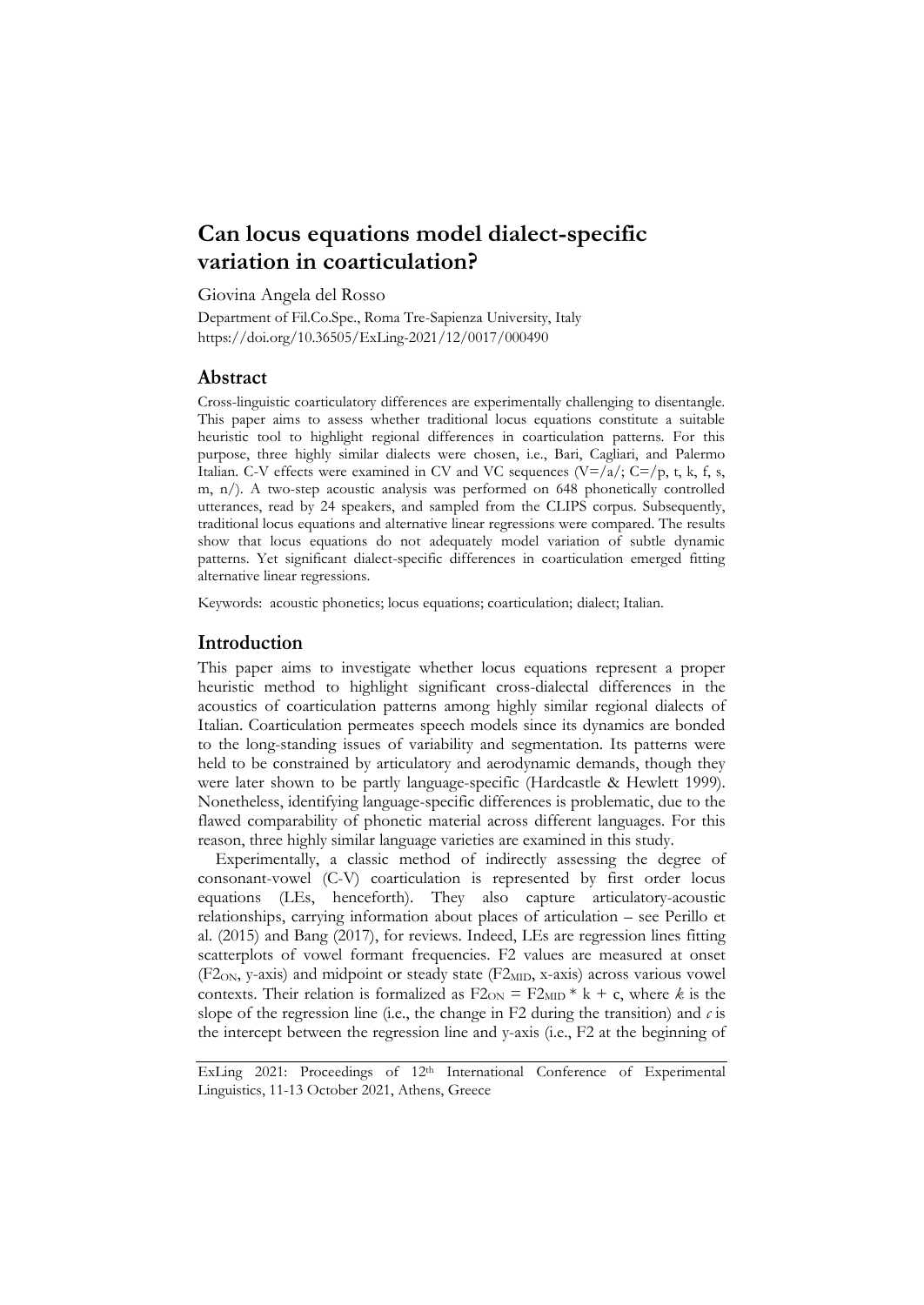the transition). Steep regression lines indicate a high degree of coarticulation, whereas flatter slopes hint at lower degrees of coarticulation. C-V effects and the steepness of LE slopes decrease from labials to alveolars, while velars exhibit vowel-dependent split patterns (Hardcastle & Hewlett 1999).

#### **Material and method**

Coarticulation patterns were compared across three highly similar regional dialects: Bari, Cagliari, and Palermo Italian. The extensive overlap of their vocabularies and phonological systems makes employing the same set of stimuli possible. The comparability is also enhanced in lexical neighbourhood density and according to the Output Constraints model (Hardcastle & Hewlett 1999).

Read speech material was extracted from the LF subcorpus of the CLIPS (corpus of Italian). Four female and four male speakers per variety were sampled. The words in the dataset meet the following criteria: they are content polysyllabic paroxytones; the Vs are stressed; the Cs are singleton; the phonetic environment was controlled; two or three repetitions per sequence were collected, depending on resources. Overall, 648 CV (/pa, ta, ka, fa, sa, ma, na/) and VC (/at, as, an/) utterances entered the dataset (27 words \* 24 speakers).

The dataset was manually segmented, annotated, and the trajectories of /a/ formant frequencies were semi-automatically analysed in Praat. The data were statistically processed in R. Specifically, the analysis was divided into two stages:

LEs were fitted using F2 frequencies extracted at two time points;  $F2<sub>ON</sub>/F2<sub>OFF</sub>$  (of CV and VC boundaries, respectively) and  $F2<sub>MD</sub>$ ; language variety, manner, and place of articulation were implemented as additive effects;

an additional time point was analysed, i.e., 25% or 75% of the vowel duration of CV and VC sequences, respectively. F1 and F3 were measured at all three time points. These supplementary data were used to fit a series of alternative linear regressions, encompassing the same additive effects as in (I).

Finally, ANOVAs were performed to compare the models and identify the best solutions, which were then checked for overfitting; to measure accuracy and validate the results, the bootstrap resampling method was applied, through 200 random resamples with replacement.

#### **Results**

The LEs plots reveal that the datapoints and regression lines are grouped by place of articulation (Figure 1). The intercepts of labials are lower than those of alveodentals, while velars have the highest intercepts. These results are in line with previous research findings relating LEs, degree of coarticulation, and place of articulation. However, if the variety variable is included, the variability sharply increases and prevents a straightforward detection of general patterns.

This is evidenced in the statistical analysis, summarised in Table 1. The ANOVAs identified M1 as the best LE-based model of stage I, accounting for 59% of the variation. However, M1 does not include language-specific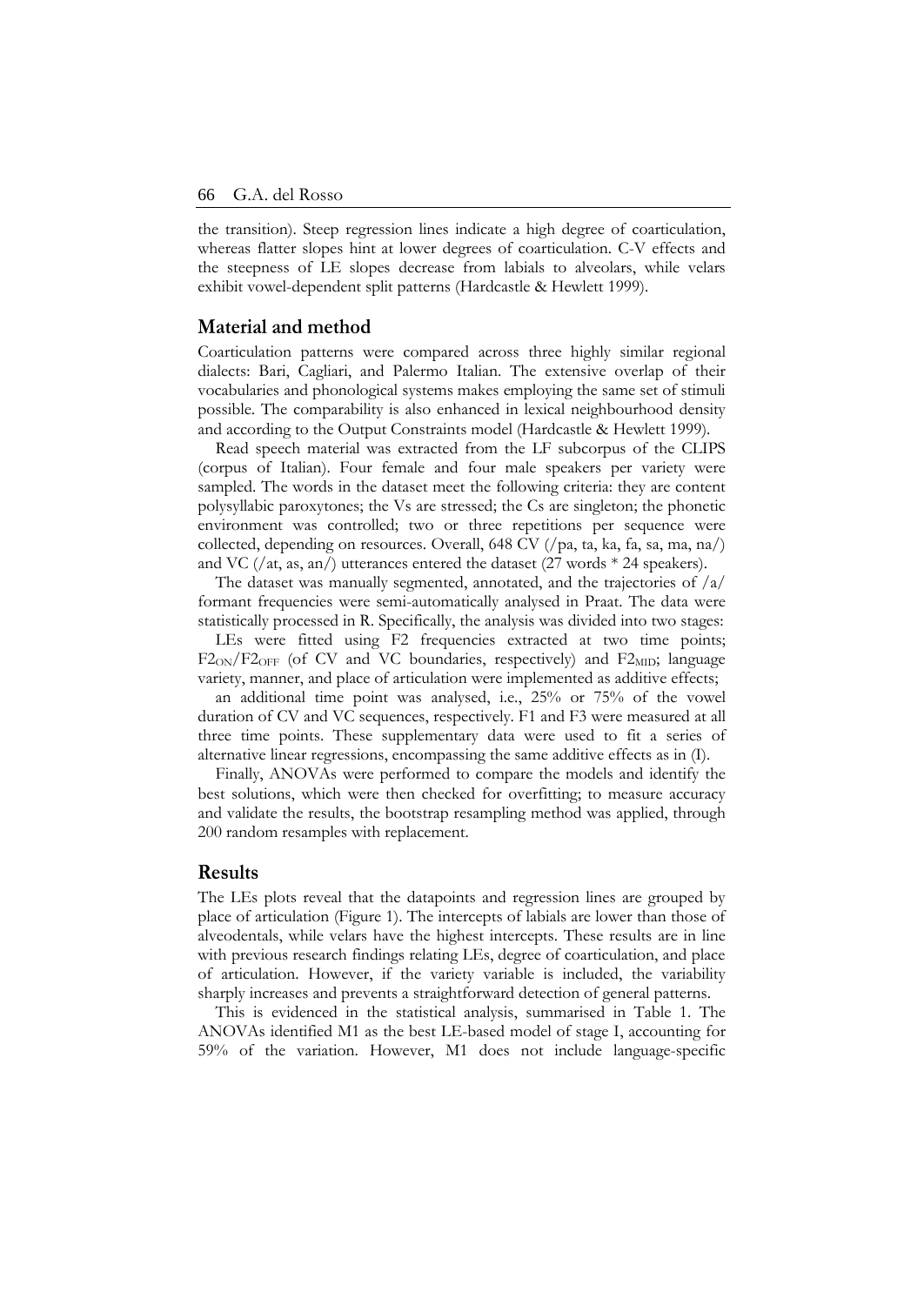differences since it relies solely on F2<sub>MID</sub>, C place, and mode. Including the variety as an additive effect does not significantly improve the predictive power.



Figure 1. LEs fitting F2<sub>MID</sub>-F2<sub>ON</sub> scatterplots, not divided per variety.

| response             |        | $F2_{ON}$ (CV)      | $F2_{25\%}$ (CV)    | $F1_{ON} (CV)$     | $F1_{OFF}$ (VC)        |
|----------------------|--------|---------------------|---------------------|--------------------|------------------------|
| model                |        | M1                  | M <sub>2</sub>      | M <sub>3</sub>     | $\overline{\text{M4}}$ |
| explanatory variable |        | $F2_{MD}$           | $F2_{MID}$          | F1 <sub>MD</sub>   | $F1_{MD}$              |
|                      |        | $.54***$            | $.82***$            | $.44***$           | $.69***$               |
|                      |        | (.45, .62)          | (.79, .86)          | (.38, .49)         | (.58, .81)             |
| C place              | labial | $-222***$           | $-80***$            | $30***$            | N/A                    |
|                      |        | $(-250, -194)$      | $(-92, -69)$        | (16, 44)           |                        |
|                      | velar  | $124***$            | 71 ***              | 5                  | N/A                    |
|                      |        | (83, 165)           | (56, 87)            | $(-14, 24)$        |                        |
| C mode               | nasal  | $-82***$            |                     |                    | $-74***$               |
|                      |        | $(-115, -48)$       |                     |                    | $(-104, -45)$          |
|                      | stop   | $-23$ $(-55, 10)$   |                     |                    | $-6$ $(-39, 27)$       |
| variety              | CA     |                     | $-19**$             | 22**               | $66***$                |
|                      |        |                     | $(-31, -6)$         | (7, 38)            | (35, 97)               |
|                      | PA     |                     | $-15**$             | $24**$             | $64***$                |
|                      |        |                     | $(-28, -3)$         | (8, 39)            | (32, 95)               |
| constant             |        | 761***              | 282***              | 301***             | 77                     |
|                      |        | (633, 889)          | (228, 336)          | (258, 343)         | $(-15, 169)$           |
| $R^2$ (adj. $R^2$ )  |        | .59(.58)            | .85(.85)            | .34(.34)           | .42(.41)               |
| residual SE          |        | 159                 | 66                  | 82                 | 107                    |
| F-statistic          |        | $128_{(5,466)}$ *** | $502_{(5,466)}$ *** | $46_{(5,466)}$ *** | $27_{(5, 186)}$ ***    |

Table 1. Summary of the best linear models.